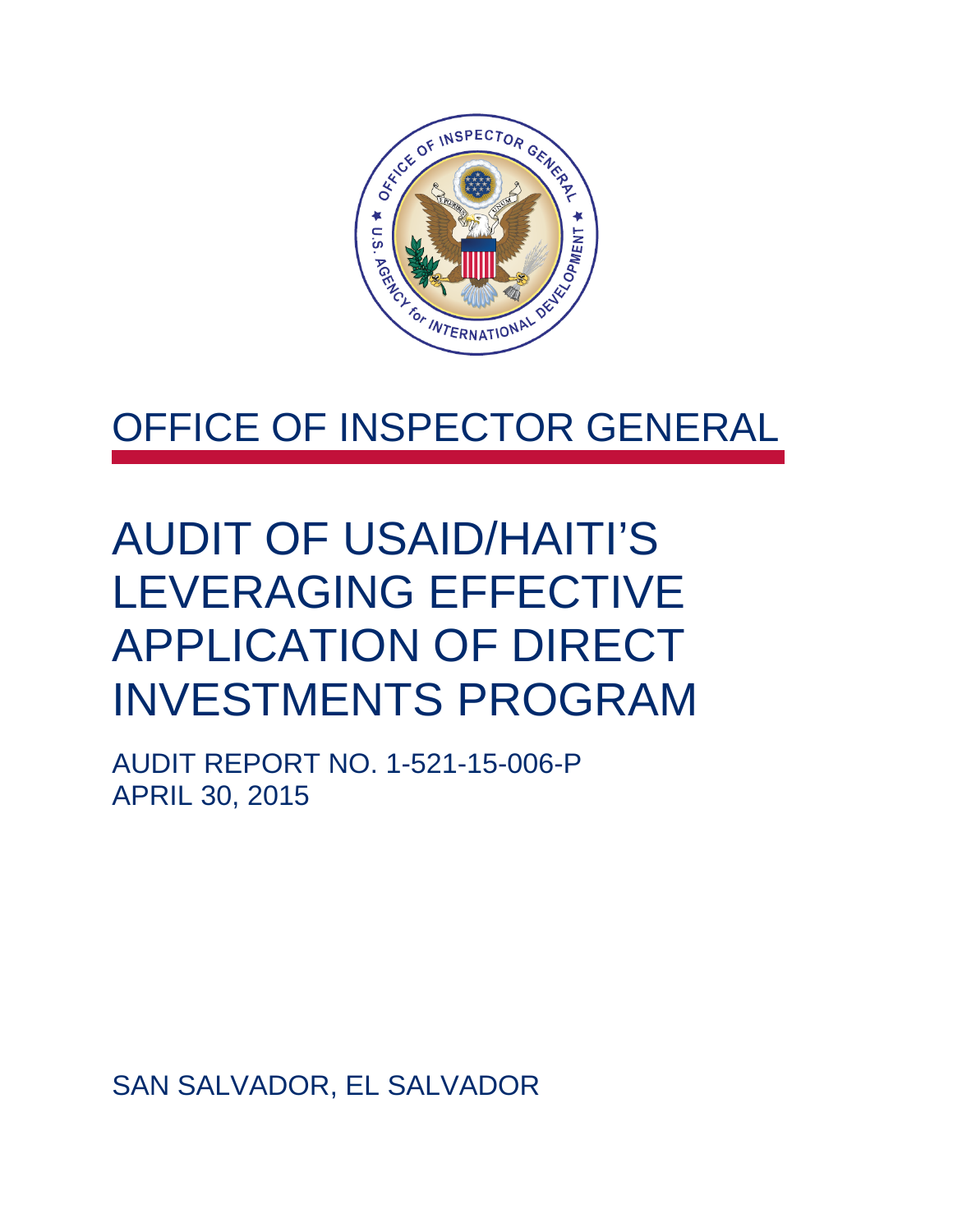

#### *Office of Inspector General*

April 30, 2015

#### **MEMORANDUM**

- **TO:** USAID/Haiti Mission Director, John Groarke
- **FROM:** Acting Regional Inspector General (RIG)/San Salvador, David J. Clark /s/
- **SUBJECT:** Audit of USAID/Haiti's Leveraging Effective Application of Direct Investments (LEAD) Program (Report No. 1-521-15-006-P)

This memorandum transmits our final report on the subject audit. In finalizing the audit report, we considered your comments on the draft and included them in their entirety in Appendix II.

The audit report contains nine recommendations to help the mission improve various aspects of the program. Given the information provided in response to the draft report, we acknowledge the mission's management decisions on all nine and final action on Recommendations 1, 2, and 6 through 9. Please provide evidence of final action on Recommendations 3, 4, and 5 to the Audit Performance and Compliance Division in USAID's Office of the Chief Financial Officer.

Thank you and your staff for the cooperation and assistance extended to us during this audit.

RIG/San Salvador U.S. Agency for International Development Embajada Americana Urb. y Blvd Santa Elena Antiguo Cuscatlan, Depto. La Libertad San Salvador, El Salvador http://oig.usaid.gov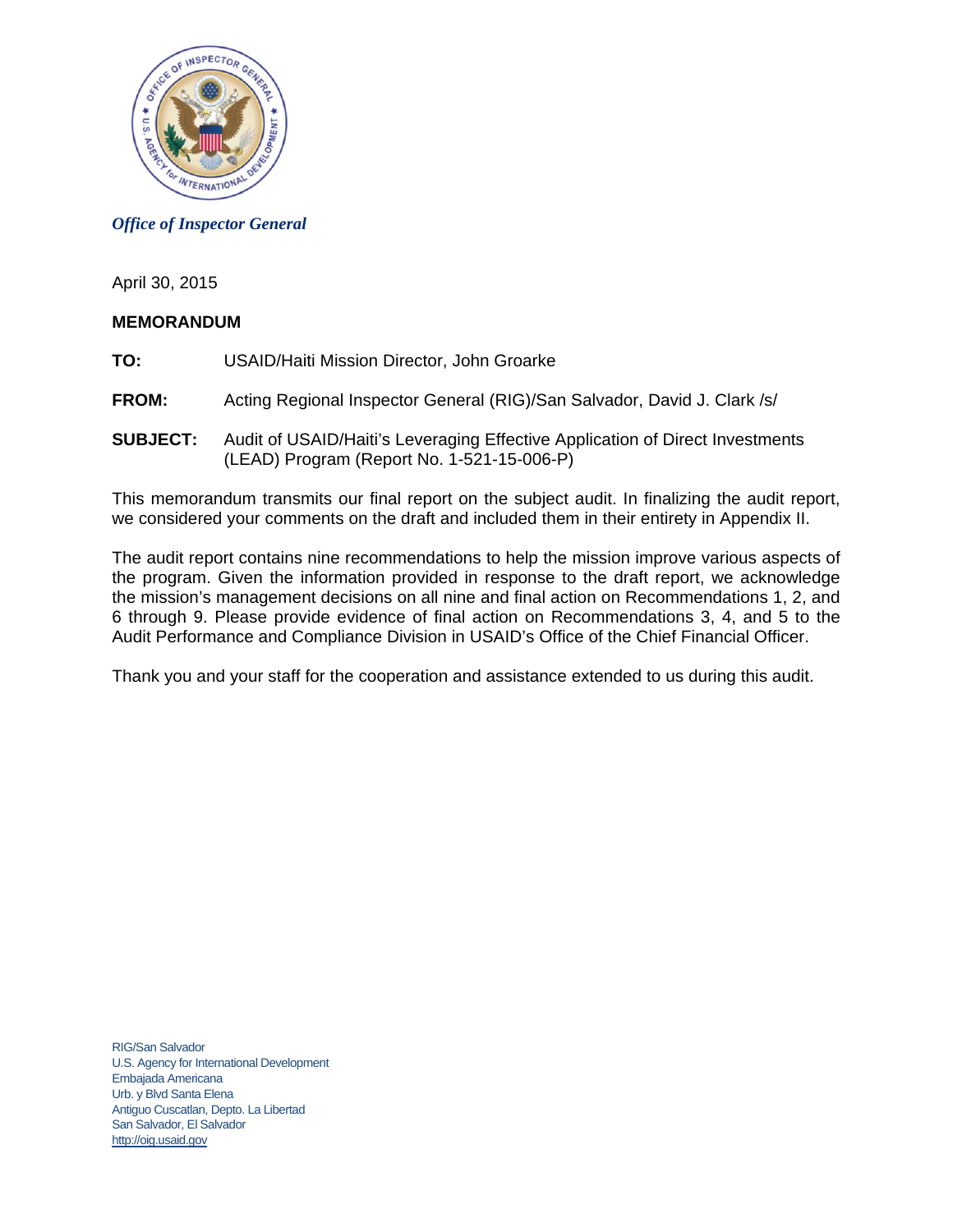# **CONTENTS**

| Implementer Did Not Meet or Track Annual Cost-Share Requirements Effectively 8 |  |
|--------------------------------------------------------------------------------|--|
|                                                                                |  |
|                                                                                |  |
|                                                                                |  |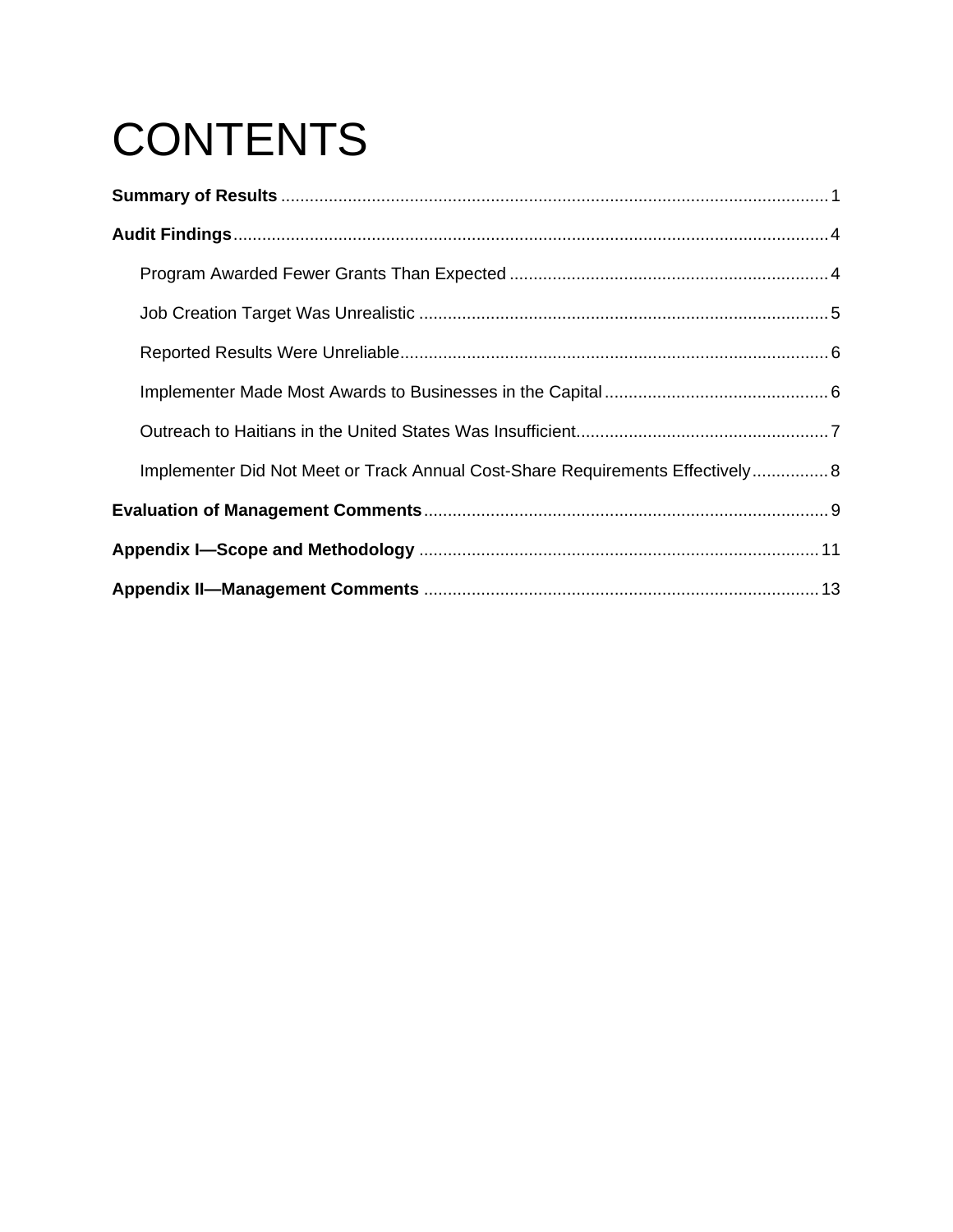# SUMMARY OF RESULTS

According to the International Finance Corporation,<sup>1</sup> small and medium-sized enterprises (SMEs) account for 80 percent of employment in Haiti. However, SMEs have difficulties obtaining loans, and entrepreneurs lack the skills necessary to expand their businesses. In 2014, the World Bank<sup>2</sup> ranked Haiti 177 out of 189 countries for ease of doing business, underscoring the difficult business environment.

To address the needs of job seekers and small businesses, in July 2011, USAID/Haiti awarded a \$12 million, 4-year cooperative agreement to the Pan American Development Foundation (PADF) to implement the Leveraging Effective Application of Direct Investments Program. The agreement stated that the program's main goal was to create jobs and incomes and attract foreign investment, including from members of the diaspora.<sup>3</sup> As of March 2014, the mission had obligated \$6.4 million and disbursed \$4.8 million for the program.

The program used business-plan competitions and matching grants to attract investments in Haitian SMEs that the program determined had high potential for growth and employment generation. SMEs entered the competitions by submitting their business plans, and successful applicants receive business advisory services—technical assistance and training to start, improve, or expand their businesses—as well as grant money that they were expected to match. The program also sought to increase the development impact of remittances—funds sent to Haiti by Haitians living in other countries—by appealing to diaspora members to channel them into SME investments.

Anticipated results of the program include:

- Providing matching grants ranging from \$50,000 to \$200,000 to approximately 40 Haitian firms.
- Providing business advisory services to 120 SMEs.
- Completing approximately 50 small infrastructure activities funded by diaspora investments.
- Creating more than 13,000 new jobs.

The Regional Inspector General San Salvador conducted this audit to determine if USAID/Haiti's program activities were creating new investment opportunities for SMEs.

The audit found that although activities were creating some new investment opportunities, the program fell significantly short of expected results. As of March 31, 2014, almost 3 years into the 4-year program, the program had held just two competitions and awarded promising SMEs only 12 matching grants valued at \$1.9 million.

<sup>&</sup>lt;sup>1</sup> "Small and Medium Enterprises: Stories of Impact," June 2013, accessed on December 4, 2014, at http://www.ifc.org/.<br><sup>2</sup> http://www.doingbusiness.org/reports/global-reports/doing-business-2014.

<sup>&</sup>lt;sup>3</sup> Program documents use diaspora to describe Haitians living in the United States.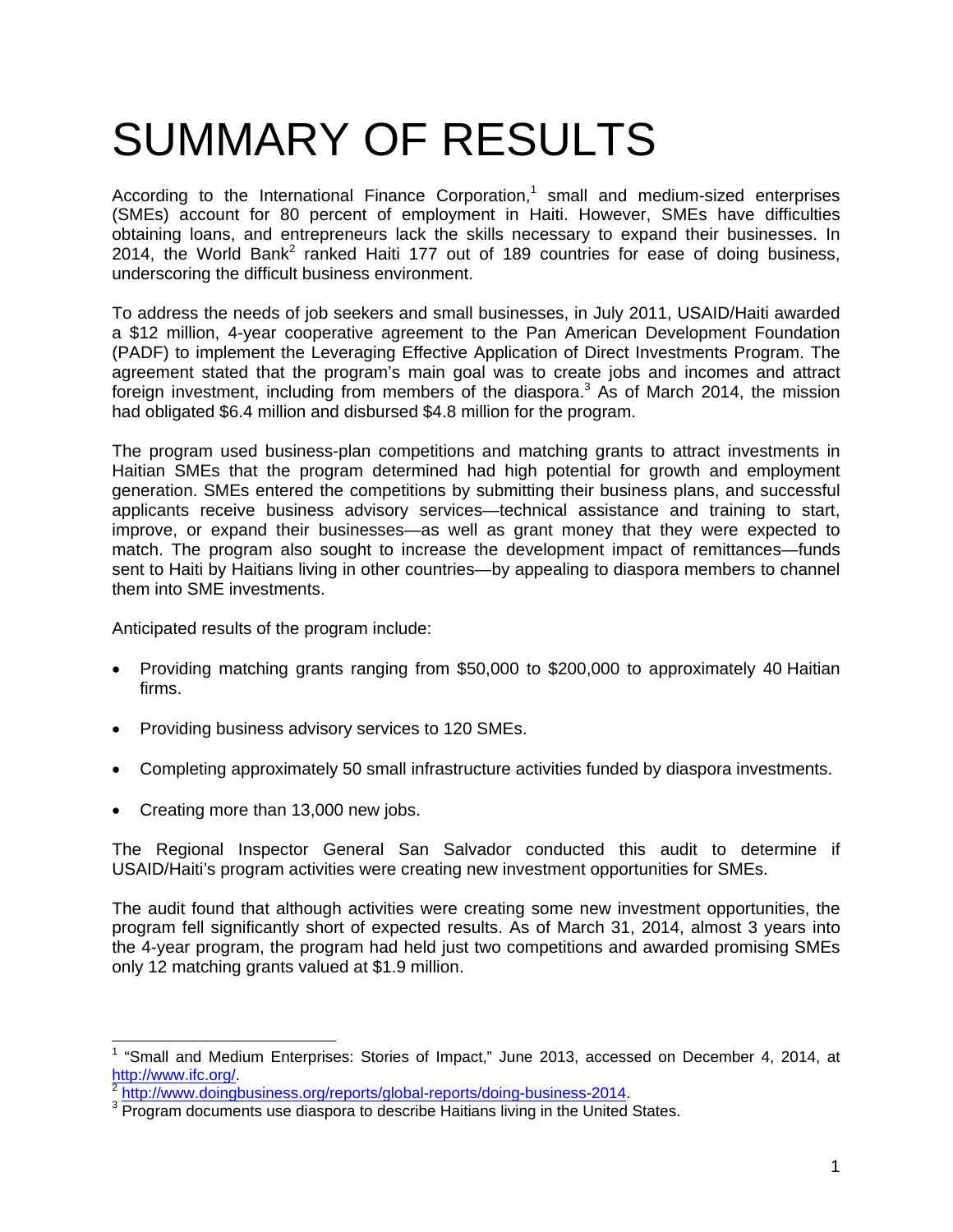The program also sought to increase the development impact of remittances. However, at the time of the audit, PADF officials had implemented only limited outreach to Haitians living abroad. They said they planned more activities later and were looking for outreach programs to model theirs on. The audit found:

- The program awarded fewer grants than expected (page 4). To get grants, businesses competed by submitting their business plans. Program staff found the plans were of poor quality and spent time working with semifinalists to prepare better ones.
- The job-creation target was unrealistic (page 5). The program planned to create 13,000 new direct jobs. By the program's definition, an SME employs 10-100 people. If the program provided grants to the expected 40 firms, and all of them created 100 jobs, the number of jobs created (4,000) would be less than a third of the target.
- The program's reported results were unreliable because the implementer used unclear definitions for measures or indicators of job creation (page 6).
- The implementer made most awards to businesses in the capital (page 6). The program planned to decentralize economic activity by steering some grants to businesses outside Port-au-Prince. However, the implementer awarded grants primarily to businesses in Portau-Prince because most applications came from there, including the best ones.
- Outreach to Haitians in the United States was insufficient (page 7). Officials conceded that the business-plan competitions had taken attention away from outreach efforts. Consequently, the program did not receive the expected influx of remittances.
- PADF did not meet or track its required annual cost-share contributions effectively (page 8). Such contributions by the implementer offset program costs and increase the implementer's incentive to achieve program goals.

To help USAID/Haiti improve the effectiveness of the program, we recommend that the mission:

- 1. Identify and focus on activities that will have the most impact in the time remaining on the program (page 5).
- 2. Determine the number of jobs the program can realistically generate given the resources available, and update its target accordingly (page 5).
- 3. Conduct a performance evaluation of the program to determine program impact, and evaluate the potential for investments in SMEs (page 5).
- 4. Document issues noted in previous portfolio reviews, $4$  and implement a mechanism to resolve them (page 5).
- 5. Evaluate the performance indicators, revise indicator definitions to eliminate ambiguity, and document the results (page 6).

 4 A portfolio review, done at least once a year, assesses results to determine whether a "project is 'on track' or if course corrections are needed" (ADS 203.3.12).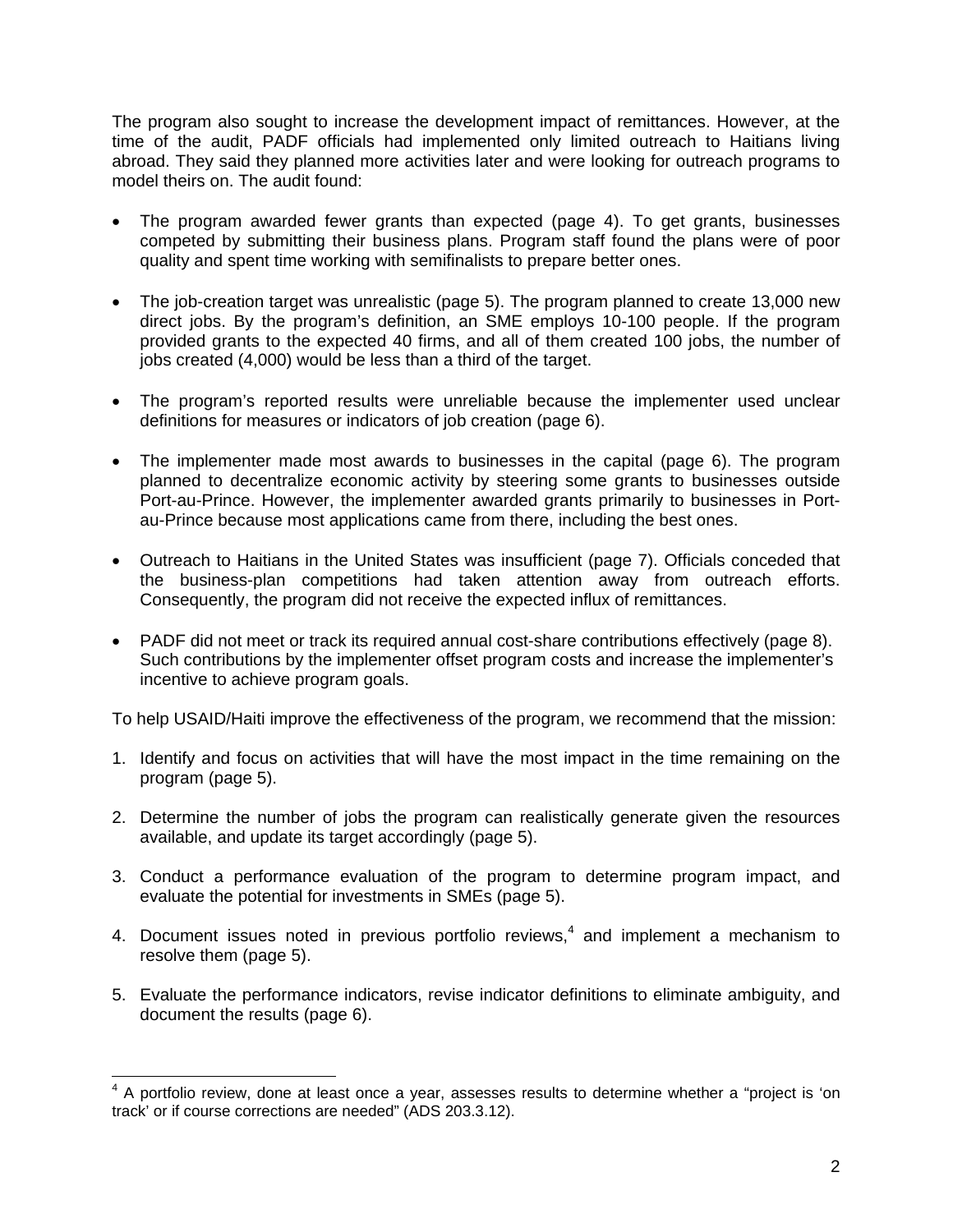- 6. Identify and document opportunities for engaging with the chambers of commerce in Cap-Haitien and St. Marc in providing business advisory services (page 7).
- 7. Develop strategies for engaging members of the diaspora, and incorporate activities under the remittances program (page 8).
- 8. Require the implementer to correct the deficiency in its system for tracking cost-sharing contributions (page 8).
- 9. Require the implementer to catch up on its cost-share contributions so that it meets its full cost share by program's end (page 8).

Detailed findings appear in the following section. The scope and methodology are described in Appendix I. Management comments are included in their entirety in Appendix II without attachments, and our evaluation of management comments begins on page 9.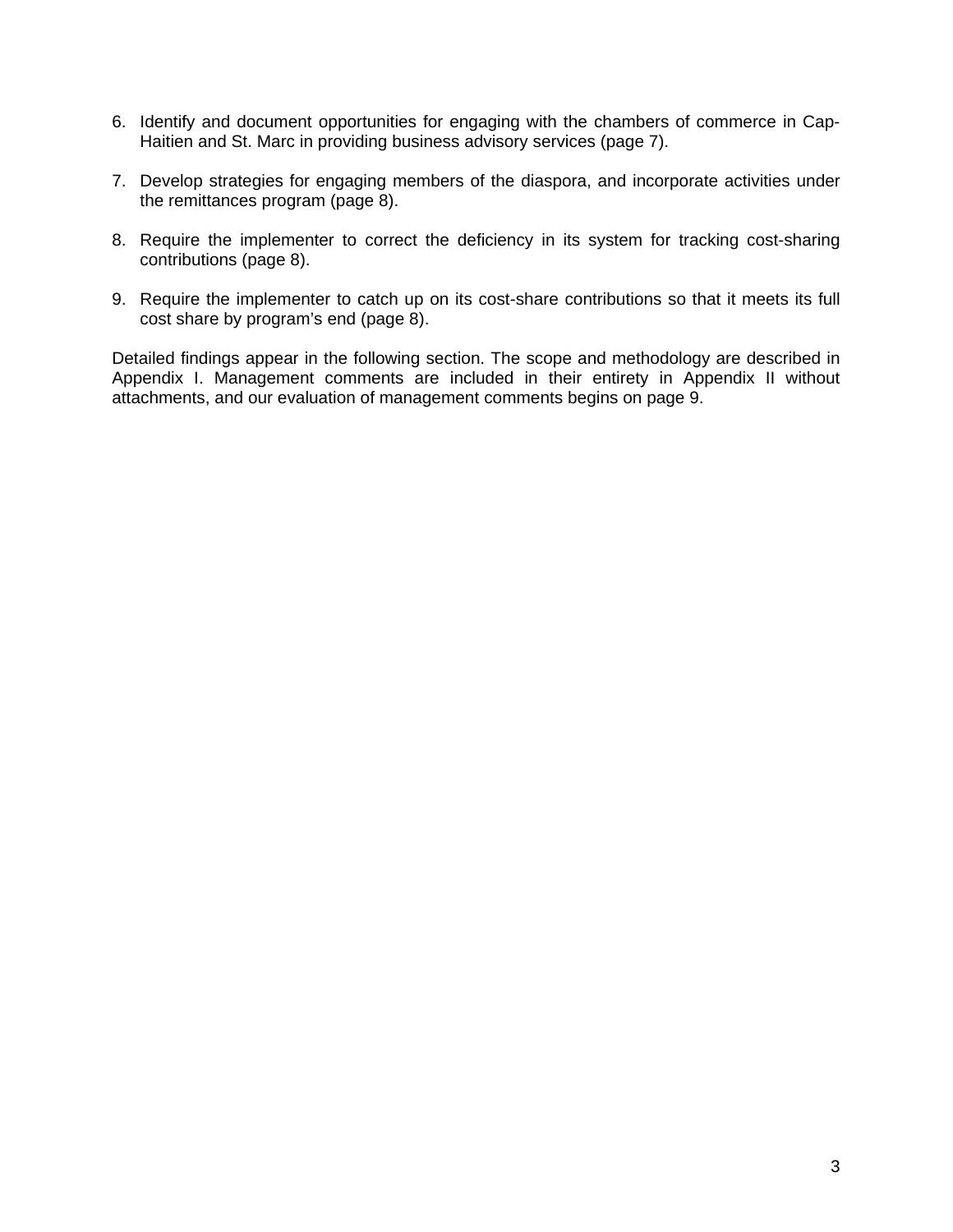# AUDIT FINDINGS

# **Program Awarded Fewer Grants Than Expected**

According to the agreement, PADF would devise an investment strategy to bring together potential investors and SMEs in Haiti. The strategy combined a business-plan competition with matching grants. Businesses could enter the competitions by submitting business plans, and successful applicants would receive technical assistance and training to start, improve, or expand their businesses. The program also planned to attract investment from Haitians living abroad to increase the development impact of remittances to Haiti.

However, after almost 3 years, the program had made very limited progress. As of March 2014, the program had awarded only 12 grants of \$1.9 million and submitted 15 grant packages to USAID for approval out of the expected 40 grants totaling \$5.5 million. Moreover, the grants were awarded so late in the program they left little time for grantees to start or expand operations, add jobs, and achieve results as anticipated.

Difficulties in implementation explained the limited progress.

**Program Had a Difficult Start.** In the first year, program staff spent a lot of time preparing program documents like the performance management plan and getting them approved by USAID. Initial versions did not include sufficient information and needed revisions to obtain USAID's approval. The program also suffered from staffing problems. The chief of party was replaced twice, and recruiting a new deputy chief of party was a lengthy process. The approvals and staffing challenges impeded program implementation.

**Business Plans Needed Remediation.** PADF staff devoted a lot of time and effort to developing the business plan competitions. Staff found that the early applications received were not as strong as expected, so they provided training to semifinalists in strategic planning, accounting, human resources management, marketing, and business plan development to improve the quality of the business plans submitted. These efforts slowed implementation.

**Review Process Took Time.** Before awarding a grant, the program (1) did due diligence, confirming business registration and verifying that the documents received from the SMEs complied with USAID rules and regulations,<sup>5</sup> (2) got approval from the mission, (3) did background checks on prospective grantees, and (4) made sure businesses met USAID environmental requirements.

**Business Environment Was Difficult.** The agreement acknowledged the many constraints that small businesses in Haiti face: limited access to finance, time needed to register a business, and uncertainty that contracts they enter into will be enforced. Coming up with the funds that the program promises to match is particularly difficult because banks do not want to lend to small businesses.

 5 The program contracted with an independent financial services firm to do this.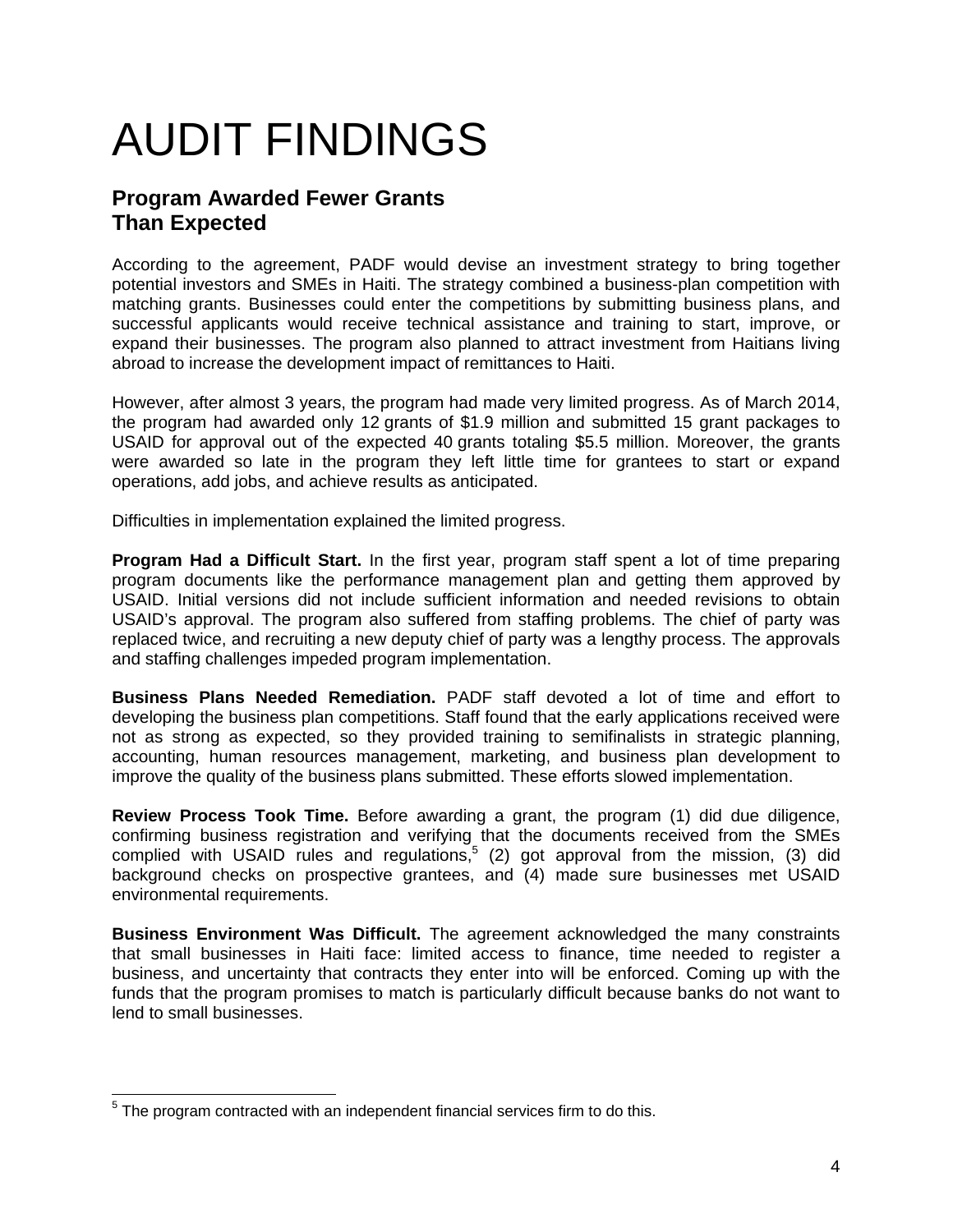All these factors hindered program implementation. As a result, the \$6 million in resources obligated for the program as of March 2014 will have little impact. To address these concerns, we make the following recommendation.

*Recommendation 1. We recommend that USAID/Haiti and the Pan American Development Foundation identify and focus on activities that will have the most impact in the time remaining on the program.* 

## **Job Creation Target Was Unrealistic**

ADS 203.3.9 requires missions to establish ambitious yet realistic targets that can be achieved within a stated time and with available resources.

Job creation is one program goal. According to the agreement, the program envisioned creating more than 13,000 direct jobs by providing matching grants to approximately 40 Haitian firms to help them grow.

That target was unrealistic. The program defined an SME as an enterprise employing between 10 and 100 employees. If the program awarded 40 grants, the maximum number expected, and each grantee generated a maximum of 100 jobs, the maximum number of jobs created would be 4,000, which is less than a third of the target of 13,000 jobs. Moreover, the SMEs have added jobs at a much lower rate than anticipated. The program reported creating only 637 fulltime jobs as of March 2014.

The target was unrealistic because the mission and PADF did not build it or a plan for achieving it into the program design. The mission's request for application did not include an estimate of the number of jobs to be created; the mission added the estimate later in the cooperative agreement, without any explanation of how it was developed. PADF noted early in the program that the employment goal was large and not clearly defined.

USAID/Haiti documented program challenges in its 2012 portfolio review—changes in key personnel and PADF's delay in submitting its monitoring and evaluation plan—but did not document their resolution. Resolving them, especially finalizing the monitoring and evaluation plan, might have led to faster detection and adjustment of the unreasonable target.

Thousands of jobs were not created as expected, and opportunities for much-needed economic investment may have been missed. To address this concern, we make the following recommendations.

*Recommendation 2. We recommend that USAID/Haiti determine the number of jobs the program can realistically generate given the available resources, and update its target accordingly.* 

*Recommendation 3. We recommend that USAID/Haiti conduct a performance evaluation of the program to determine program impact, and evaluate the potential for investments in small and medium-sized enterprises.* 

*Recommendation 4. We recommend that USAID/Haiti document outstanding issues noted in portfolio reviews, and implement a mechanism to resolve them.*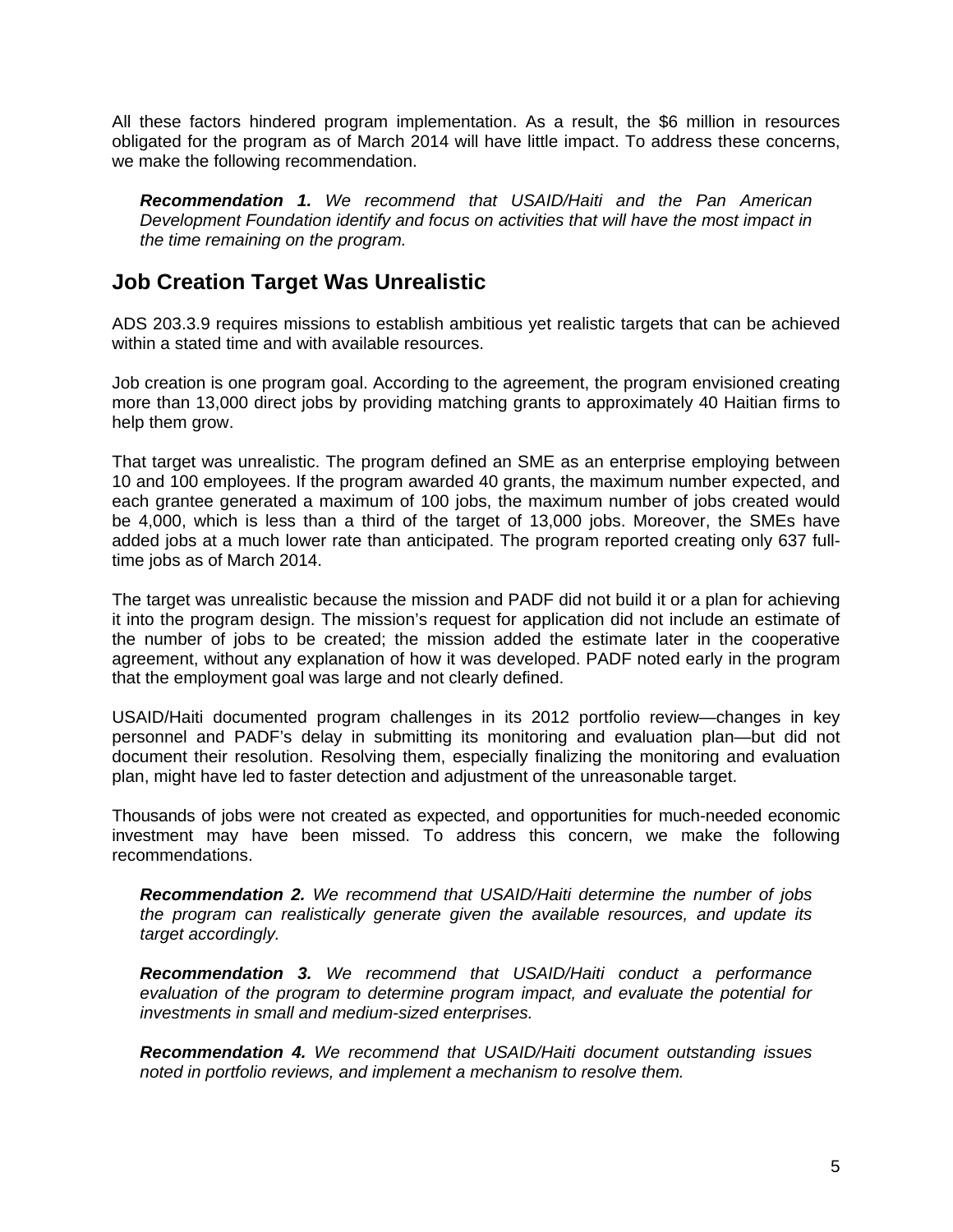## **Reported Results Were Unreliable**

According to ADS 203.3.11.1, missions should ensure that data for performance monitoring clearly and adequately represent the intended result.

As the previous finding made clear, the number of jobs created as a direct result of the program was a key performance indicator. Its target was set at 13,492 jobs. However, PADF did not report on this indicator in its progress reports. PADF instead reported progress on *Number of additional persons employed,* which included jobs created indirectly by the program.

The difference that using this alternate indicator makes becomes apparent in reporting for one grantee, a plastics recycling business in Port-au-Prince. For the quarter ending September 30, 2013, PADF's performance report indicated the business employed 5,831 additional persons. Report readers might have assumed that meant 5,831 full-time jobs were directly created by the program, a result equal to 43 percent of the target. In fact, the program had directly created jobs for (added to its payroll) only 61 people, less than 1 percent of the number expected. The remaining 5,770 people had indirect employment: they were "suppliers" who collected plastic objects and sold them to the business by the piece or by weight.

The lack of clarity in reporting occurred because USAID and the program did not have clear and consistent definitions for jobs created. The mission expected the program to use a measurement of full-time equivalents—people working a minimum number of hours—so that data collected by PADF would be more consistent with jobs data collected by other USAIDfunded programs. PADF officials did not use such a measure, noting in progress reports that converting jobs to full-time equivalents posed challenges. For example, in the recycling business, some jobs were paid by the piece rather than by the number of hours worked. To calculate the indirect jobs reported for the recycling company, which provided 98 percent of indirect jobs reported, the contractor divided the number of pounds of recycled materials collected by an estimate of the number of pounds an individual could collect per day. The indicator differences were never resolved.

Data need to be accurate and reliable to give results credibility. Without safeguards to ensure the reliability of the data, the program's reported results for job creation may be overstated. Therefore, we make the following recommendation.

*Recommendation 5. We recommend that USAID/Haiti evaluate the performance indicators, revise definitions to eliminate ambiguity, and document the results.* 

### **Implementer Made Most Awards to Businesses in the Capital**

According to the agreement, the program would implement activities in the U.S. Government's three designated development corridors: Cap-Haitien, Port-au-Prince, and St. Marc. Recognizing that investment opportunities might lie disproportionately in Port-au-Prince, PADF decided to decentralize economic activity, giving priority to Cap-Haitien and St. Marc SMEs.

However, PADF did not follow its strategy of decentralizing economic activity. Of the 12 grants awarded as of March 31, 2014, 7 were to SMEs in Port-au-Prince, compared with 4 in Cap-Haitien and 1 in St. Marc.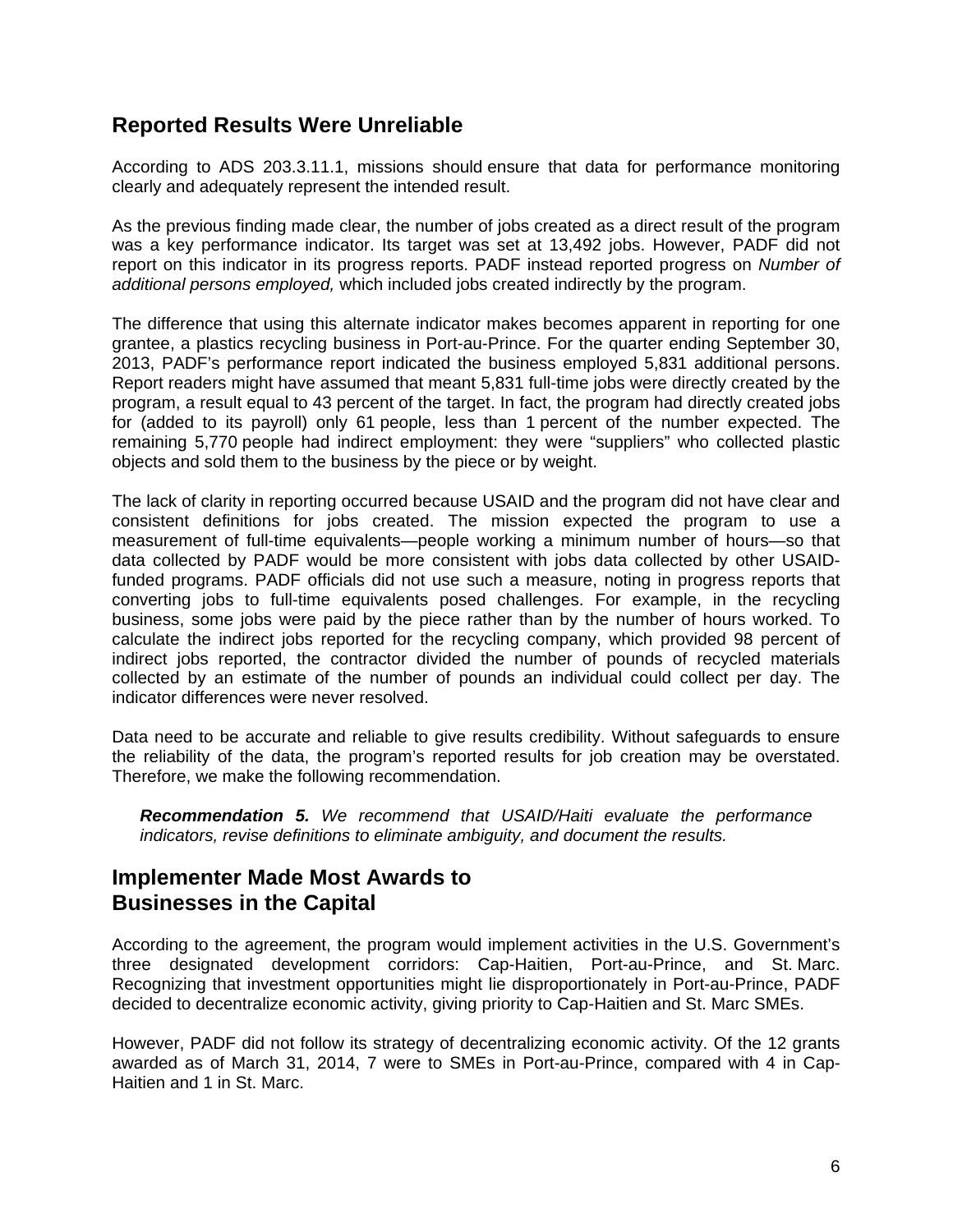The program worked through the Haitian chambers of commerce to publicize its business-plan competitions, but because it had not established a relationship with the chamber of commerce in St. Marc, businesses there were not notified. The St. Marc chamber of commerce was independent and not linked to the larger national chamber network.

Other factors influencing the geographic distribution of grantees were the number and quality of applications from Port-au-Prince. More applications came from there than from elsewhere. Further, program officials said that while the quality of most applications received was lower than expected, the higher-quality applications and viable plans were from Port-au-Prince.

As a result, contrary to its strategy of decentralizing economic opportunity, the program provided support disproportionally to SMEs in Port-au-Prince. The businesses in Cap-Haitien and St. Marc will not benefit as intended by the program's economic strategy. To address this concern, we make the following recommendation.

*Recommendation 6. We recommend that USAID/Haiti and Pan American Development Foundation identify and document opportunities for engaging with the chambers of commerce in Cap-Haitien and St. Marc in providing business advisory services.* 

## **Outreach to Haitians in the United States Was Insufficient**

The agreement aimed to "develop and test innovative mechanisms to increase the development impact of remittances in Haiti." Haitians abroad continue to send money to Haiti, and these remittances contribute significantly to the Haitian economy: \$1.5 billion a year, equivalent to 26 percent of Haiti's gross domestic product.<sup>6</sup> The program saw the diaspora remittances as an opportunity to channel investments into SMEs in Haiti, attracting additional foreign investment to the sector.

PADF planned to develop and test several approaches to tap remittances. Approaches included:

- A drive on social media sites to establish a fund for investing in SMEs.
- Diaspora matching programs with corporations.

According to the second-year work plan, the program also planned nine road shows to U.S. cities with large Haitian populations. Road shows would highlight grantees that have become successful entrepreneurs with support from the program's matching grants.

However, the program's efforts at diaspora engagement have been modest. In the second and third years combined, the program completed only two road shows, at Columbia University in New York in March 2013 and in Port-au-Prince (rather than a U.S. city) in January 2014. It held three informational sessions in Atlanta, Boston, and Miami in 2013 at which no grantees were present.

 $\overline{a}$ <sup>6</sup> Lucy Conger with Diego Fonseca, "Keeping Remittances Flowing to Haiti," Inter-American Development Bank, http://www.iadb.org/en/news/webstories/2010-01-28/keeping-remittances-flowing-to-haiti,6481.html.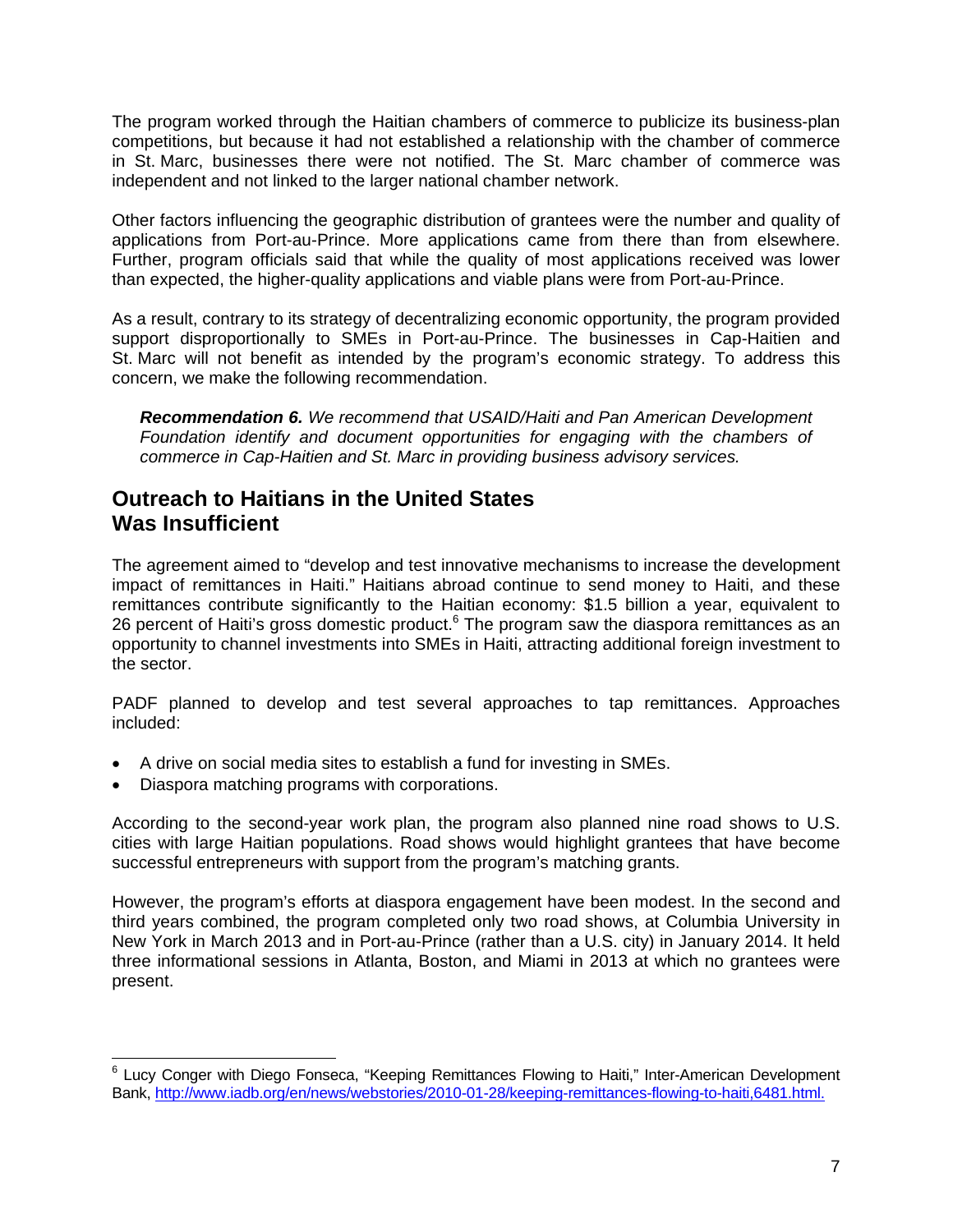PADF officials acknowledged that during the first year they had focused on the business-plan competition and said that in the second year they were waiting to develop replicable models to have something to show potential investors. While focusing on the business-plan competitions, the program neglected its outreach plans.

Further delays in starting these activities will reduce the time remaining in the program to do significant outreach and lessen the impact of remittances channeled to SMEs. To address this concern, we make the following recommendation.

*Recommendation 7. We recommend that USAID/Haiti and Pan American Development Foundation develop strategies for diaspora engagement and incorporate activities under the remittances program.*

### **Implementer Did Not Meet or Track Annual Cost-Share Requirements Effectively**

According to ADS 303.3.10, cost share refers to resources a recipient contributes to the program's total cost. Recipients may satisfy cost-share requirements through in-kind contributions of supplies, equipment, and other property. If a recipient does not meet its cost-share requirement, the mission's agreement officer may (1) apply the difference in actual cost share amount from the agreed upon amount to reduce USAID funding for the following period, (2) require the recipient to refund the difference to USAID when the award expires or is terminated, or (3) reduce the amount of cost share required under the award.

The agreement required PADF to contribute a total of \$1,250,500 in cost sharing. As of March 31, 2014, PADF should have contributed a total of \$1,046,000 in cost-sharing contributions. However, it had contributed only \$390,429, resulting in a shortfall of \$655,571.

Reasons given for the shortfall varied. PADF officials said most of the cost-share would come from activities to be implemented during 2014 and 2015. For their part, mission officials said PADF did not adequately track its cost-share contributions; PADF had not recorded the costs of several events paid by some partners to promote the program.

Cost share is a mechanism by which a USAID implementer can contribute to its program, increasing funding available for activities. In addition, cost-share contributions provide a financial stake in program success. If the implementer does not make the required contributions, activities may be reduced and goals not met. To address this issue, we make the following recommendations.

*Recommendation 8. We recommend that USAID/Haiti require the implementer to correct the deficiency in its system for tracking cost-sharing contributions.* 

*Recommendation 9. We recommend that USAID/Haiti require the implementer to catch up on its cost-share contributions so that it meets its full cost share by the program's end.*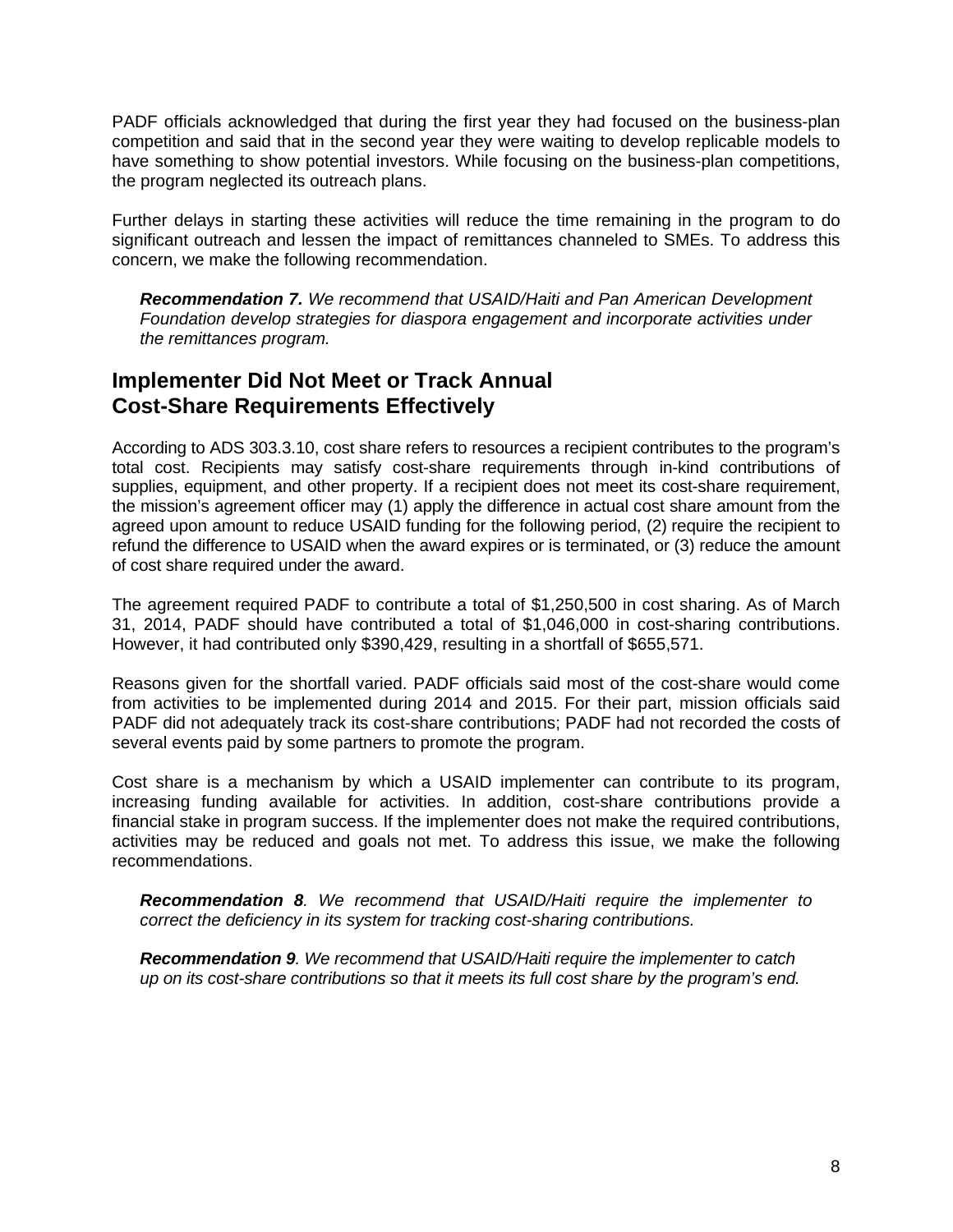# EVALUATION OF MANAGEMENT **COMMENTS**

USAID/Haiti agreed to take action on all nine recommendations. After reviewing the management comments, subsequent correspondence, and supporting documentation we acknowledge that the mission made management decisions on all the recommendations and took final action on Recommendations 1, 2, and 6 through 9. Our detailed evaluation of management comments follows.

**Recommendation 1. Identify and focus on activities that will have the most impact in the time remaining on the program.** The mission determined that PADF's fiscal year (FY) 2015 work plan identifies activities that will maximize program impact. The mission said PADF would focus on implementing these activities until the end of the agreement on July 27, 2015. We acknowledge the mission's management decision and final action.

**Recommendation 2. Determine the number of jobs the program can realistically generate given the resources available, and update its target accordingly.** After deciding to accept both direct and indirect jobs in the indicator definition (revised in response to Recommendation 5), the mission determined on March 10, 2015, that the original target for the number of new jobs created by the program was realistic and that no update to the target would be required. We acknowledge the mission's management decision and final action.

**Recommendation 3. Conduct a performance evaluation of the program to determine program impact, and evaluate the potential for investments in SMEs.** The mission reported that a performance evaluation of the program was in progress. It was intended to provide information on the program's impact and the possibility of continuing U.S. Government support to SMEs through PADF. The mission planned to complete the evaluation by May 31, 2015. We acknowledge the mission's management decision.

**Recommendation 4. Document issues noted in previous portfolio reviews, and implement a mechanism to resolve them.** In its management comments, the mission said staff had already worked with PADF and addressed issues noted in the 2012 portfolio review. In subsequent correspondence, the mission said it would use the after-action memos drafted by the program office after each portfolio review to track outstanding issues, which it planned to discuss during the next portfolio review, scheduled for July 15, 2015. We acknowledge the mission's management decision.

**Recommendation 5. Evaluate the performance indicators, revise indicator definitions to eliminate ambiguity, and document the results.** The mission agreed to conduct an internal review of performance indicators, revise definitions for clarity and consistency where needed, and document the results of this activity by June 30, 2015. In addition, management comments indicated the mission would include the improved definitions and targets in future solicitations. We acknowledge the mission's management decision.

**Recommendation 6. Identify and document opportunities for engaging with the chambers of commerce in Cap-Haitien and St. Marc in providing business advisory services.** The mission determined that PADF's FY 2015 work plan identifies activities to engage with the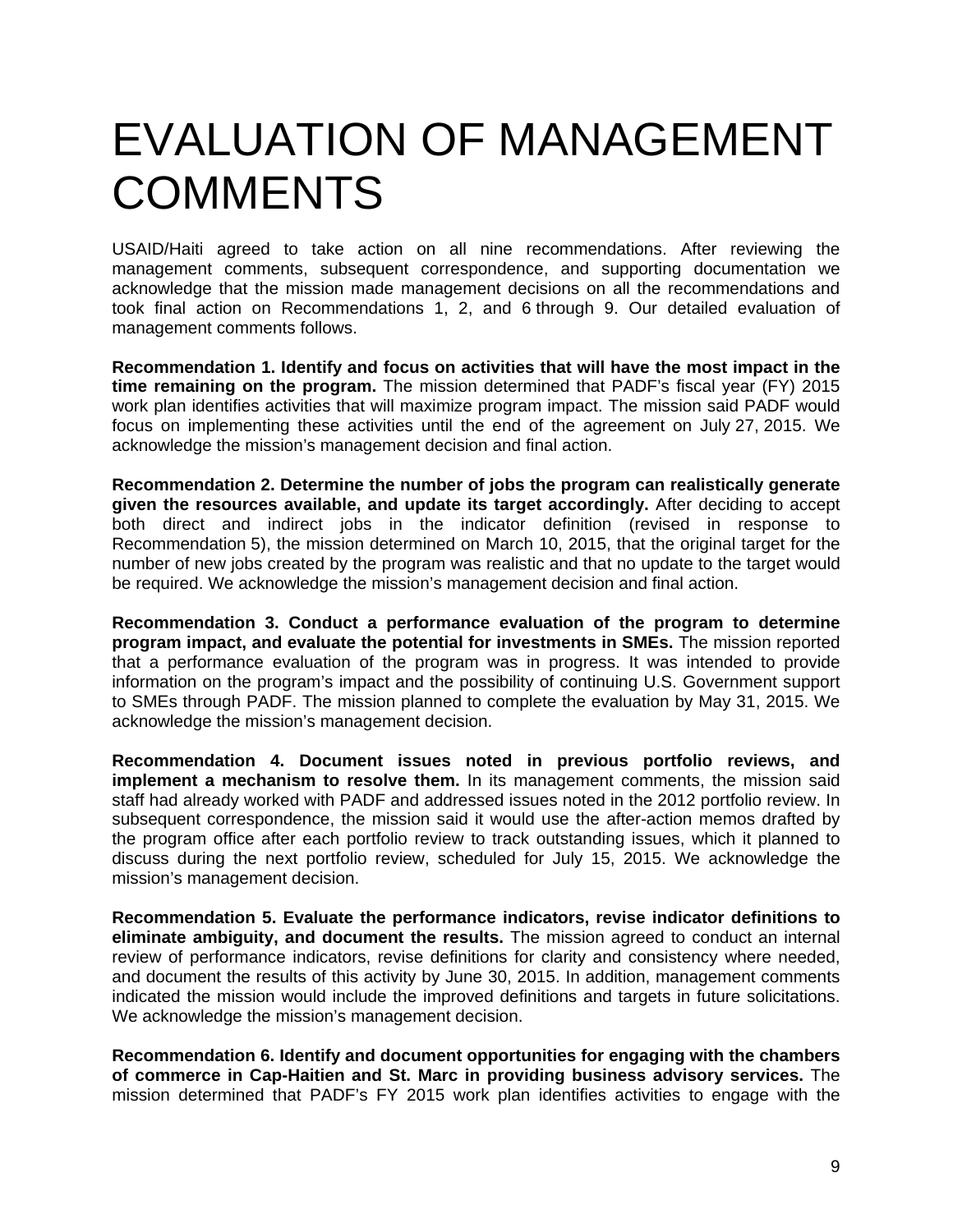chambers of commerce in Cap-Haitien and St. Marc in providing business advisory services. The mission said PADF would continue implementing these activities until the end of the agreement on July 27, 2015. We acknowledge the mission's management decision and final action.

**Recommendation 7. Develop strategies for engaging members of the diaspora and incorporate activities under the remittances program.** The mission determined that PADF's FY 2015 work plan includes strategies and activities for diaspora engagement under the remittances program. The mission said PADF would continue implementing these activities until the end of the agreement on July 27, 2015. We acknowledge the mission's management decision and final action.

**Recommendation 8. Require the implementer to correct the deficiency in its system for tracking cost-sharing contributions.** The mission provided documentation of PADF's new cost-share contribution tracking system, which has been in place since December 31, 2014. The mission said PADF would use the system to track its cost-share contributions until the end of the agreement on July 27, 2015. We acknowledge the mission's management decision and final action.

**Recommendation 9. Require the implementer to catch up on its cost-share contributions so that it meets its full cost share by program's end.** The mission determined that PADF was on track to meet its full cost share by the end of the agreement on July 27, 2015. Officials based this determination on PADF's contributions as of December 30, 2014, and projected contributions through the program's end. The mission documented this determination on March 10, 2015. We acknowledge the mission's management decision and final action.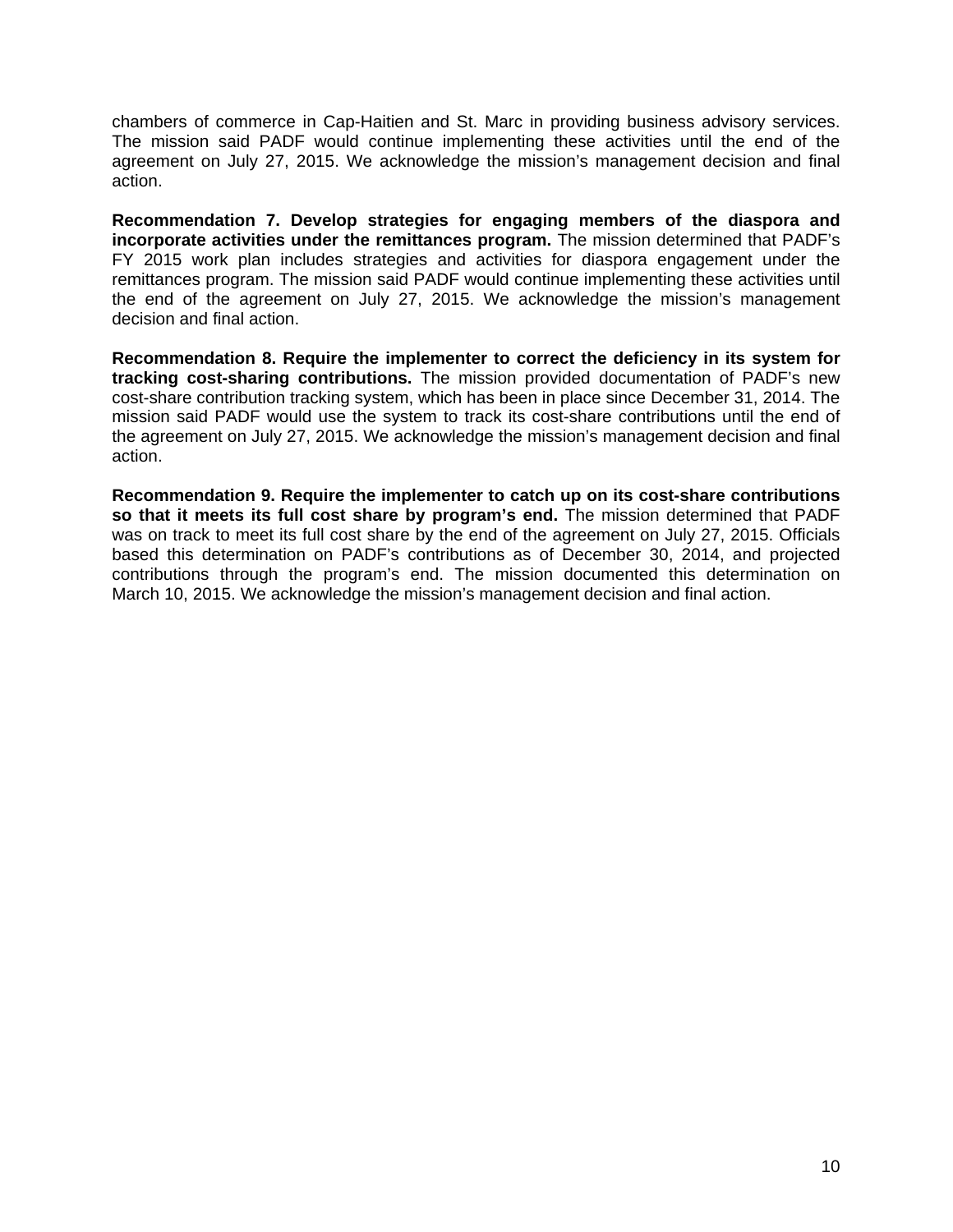# SCOPE AND METHODOLOGY

## **Scope**

The Regional Inspector General San Salvador conducted this performance audit in accordance with generally accepted government auditing standards. Those standards require that we plan and perform the audit to obtain sufficient, appropriate evidence to provide a reasonable basis for our findings and conclusions in accordance with our audit objective. We believe that the evidence obtained provides that reasonable basis.

The objective of the audit was to determine whether USAID/Haiti's Leveraging Effective Application of Direct Investments Program was achieving its main goal: creating new investment opportunities for Haiti's SMEs.

USAID/Haiti awarded PADF a \$12 million, 4-year cooperative agreement to implement the program. As of March 31, 2014, USAID/Haiti had obligated \$6.4 million and disbursed \$4.8 million for program activities. The disbursed amount represents the amount tested during this performance audit.

The audit covered the period from the program's inception, July 28, 2011, through March 31, 2014. We conducted audit fieldwork from April 21 to September 22, 2014, at USAID/Haiti and at PADF's office in Port-au-Prince. We also met with grantees in Port-au-Prince and Cap-Haitien.

In planning and performing the audit, we assessed the significant internal controls the mission used to manage the program: work plans, quarterly progress reports, the performance monitoring and evaluation plan, approval of subawards, and meetings with grantees. We also reviewed the mission's annual fiscal year 2013 assessment of internal controls required by the Federal Managers' Financial Integrity Act of 1982.

## **Methodology**

To determine whether USAID/Haiti appropriately managed the program activities, we met with USAID/Haiti officials, including the agreement officer's representative, financial analyst, assistance specialist, monitoring and evaluation officers, and gender specialist. We reviewed the agreement, technical proposals and evaluation, work plans, performance monitoring and evaluation plans, progress reports, and the grants manual. We interviewed PADF's country director, grants manager, monitoring and evaluation officer, value chain and technical assistance adviser, and SME relationship manager to understand PADF's management controls and the individuals' understanding of program activities and constraints to implementation. We also reviewed PADF's policies and procedures for selecting the winners of the business-plan competition and verified that grantees met the selection criteria and eligibility requirements. We verified reported results by reviewing source documents, observing program activities, and interviewing grantees. We evaluated the program's performance against the agreement and results in progress reports.

We interviewed grantees and reviewed 7 of 12 subaward files to confirm the existence of program activities. We judgmentally selected grantees for ongoing activities based on grant size, type of grantee, and geographic location. Since the testing and the grantee selections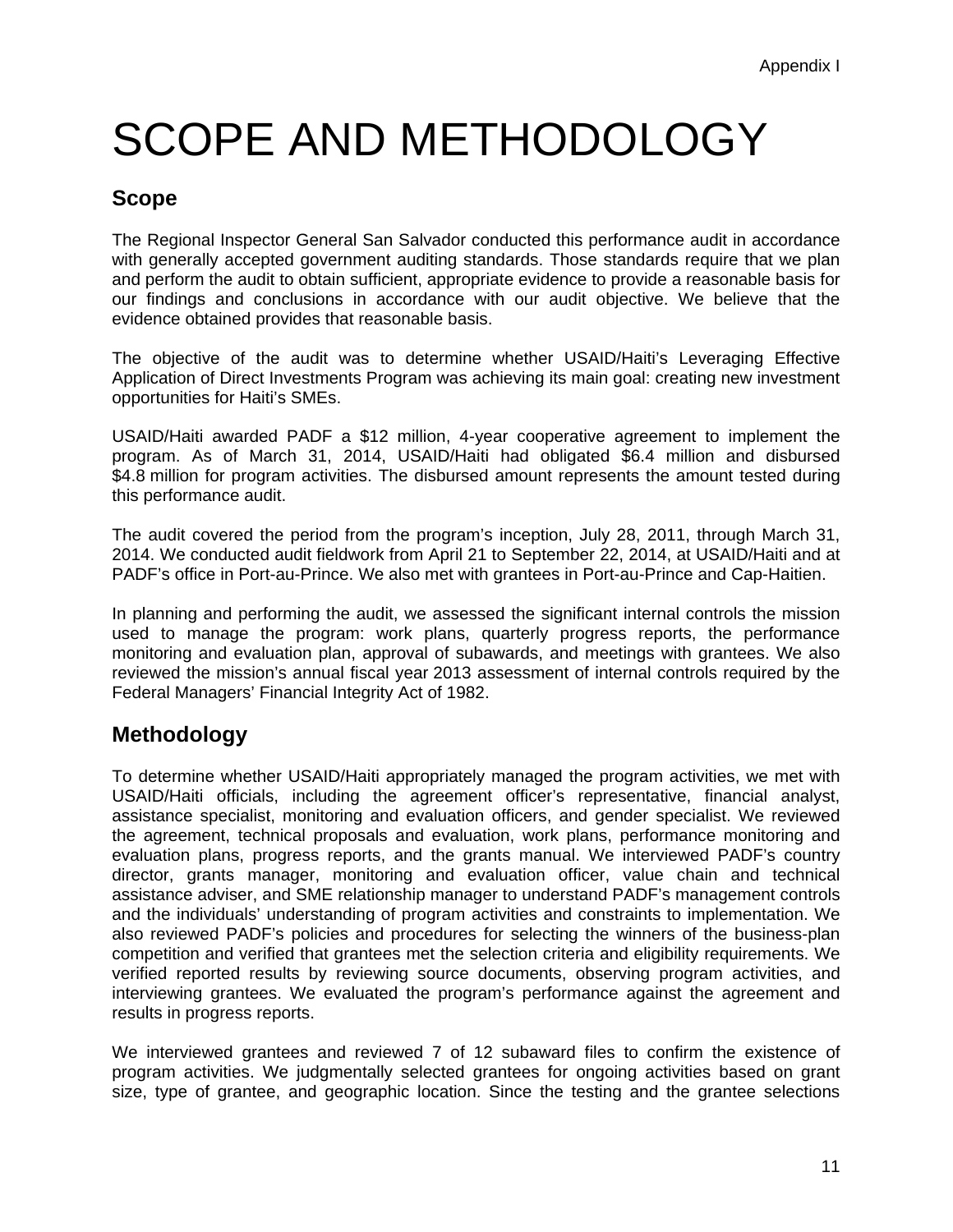were based on judgmental samples, the results are limited to the items tested and cannot be projected to the entire audit universe.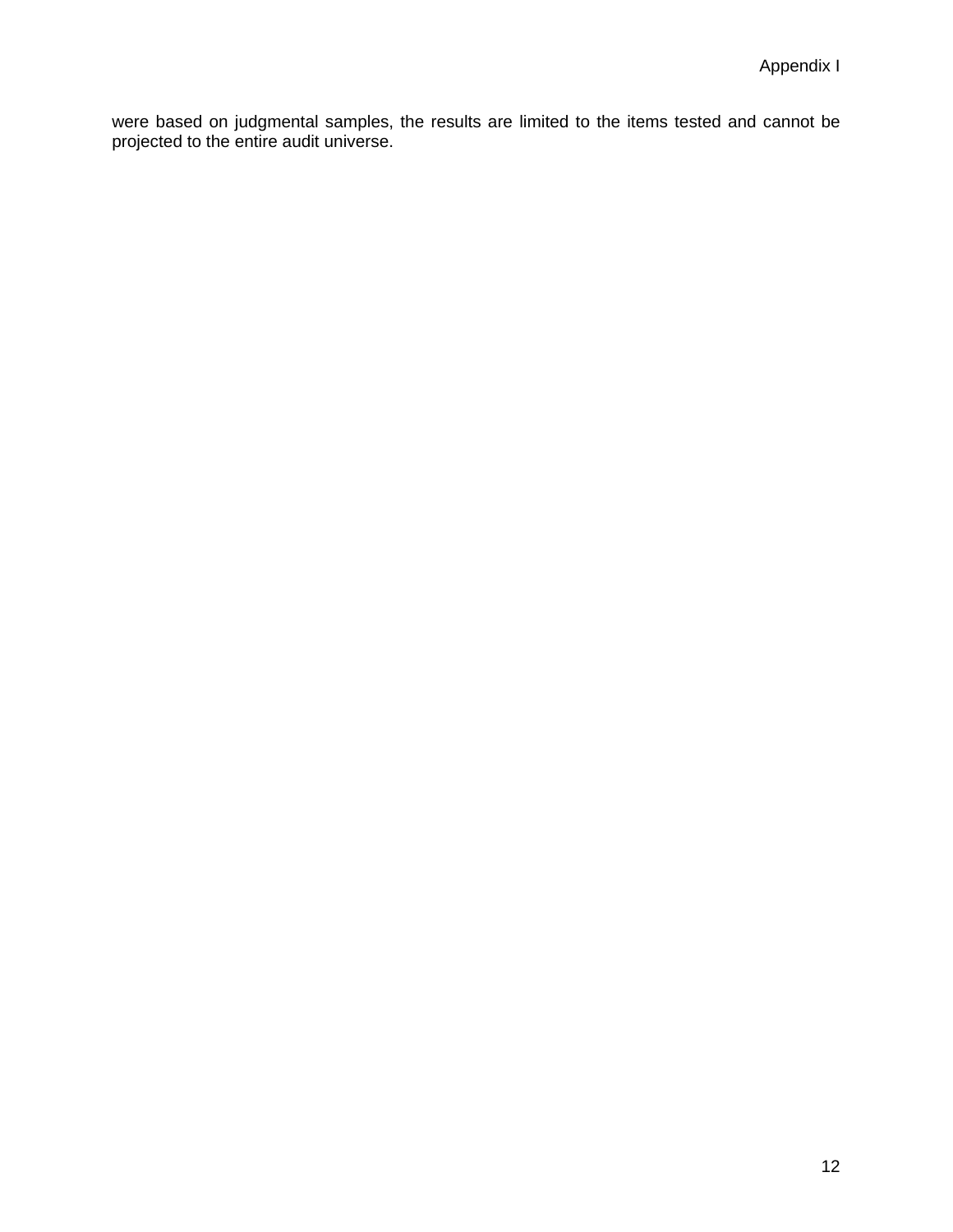# MANAGEMENT COMMENTS



**TO:** Van Nguyen, Regional Inspector General

**FROM:** John Groarke, Mission Director /S/

- **CC:** Michael Wyzan, EGAD, Office Chief Claire Johnson, Controller
- **DATE:** March 10, 2015
- **SUBJECT:** Mission response to the audit of USAID/Haiti's Leveraging Effective Application of Direct Investments program (RIG Draft Report No. 1-521-15-XXX-P, dated January 27, 2015).

This memorandum lays out the actions that USAID/Haiti will take to address the recommendations reported in the draft audit of USAID/Haiti's Leveraging Effective Application of Direct Investments program (LEAD) / RIG Draft Report No. 1-521-15-XXX-P (Attachment #1).

As acknowledged by Inspector General (IG) Staff in an initial post-audit review with the Mission, the LEAD program has made substantial progress on all fronts since the time of this audit. While the program did get off to a slow start, somewhat understandably given the novelty of both business plan competitions and the challenge of developing new diaspora remittance models, almost immediately after the IG's review the program's activities and performance accelerated. The Mission is confident that PADF will be able to successfully reach its development objectives both substantially and on time. This being said, the Mission acknowledges and accepts recommendations 1, 3, 5, 6, 7, 8, and 9, and herein provides plans and timelines for implementing the recommendations. The Mission respectfully provides additional comments to clarify some findings contained in recommendations 2 and 4, but in general necessary actions will be taken to address and close these recommendations.

**Recommendation No. 1:** *We recommend that USAID/Haiti and the Pan American Development Foundation identify and focus on activities that will have the most impact in the time remaining on the program.*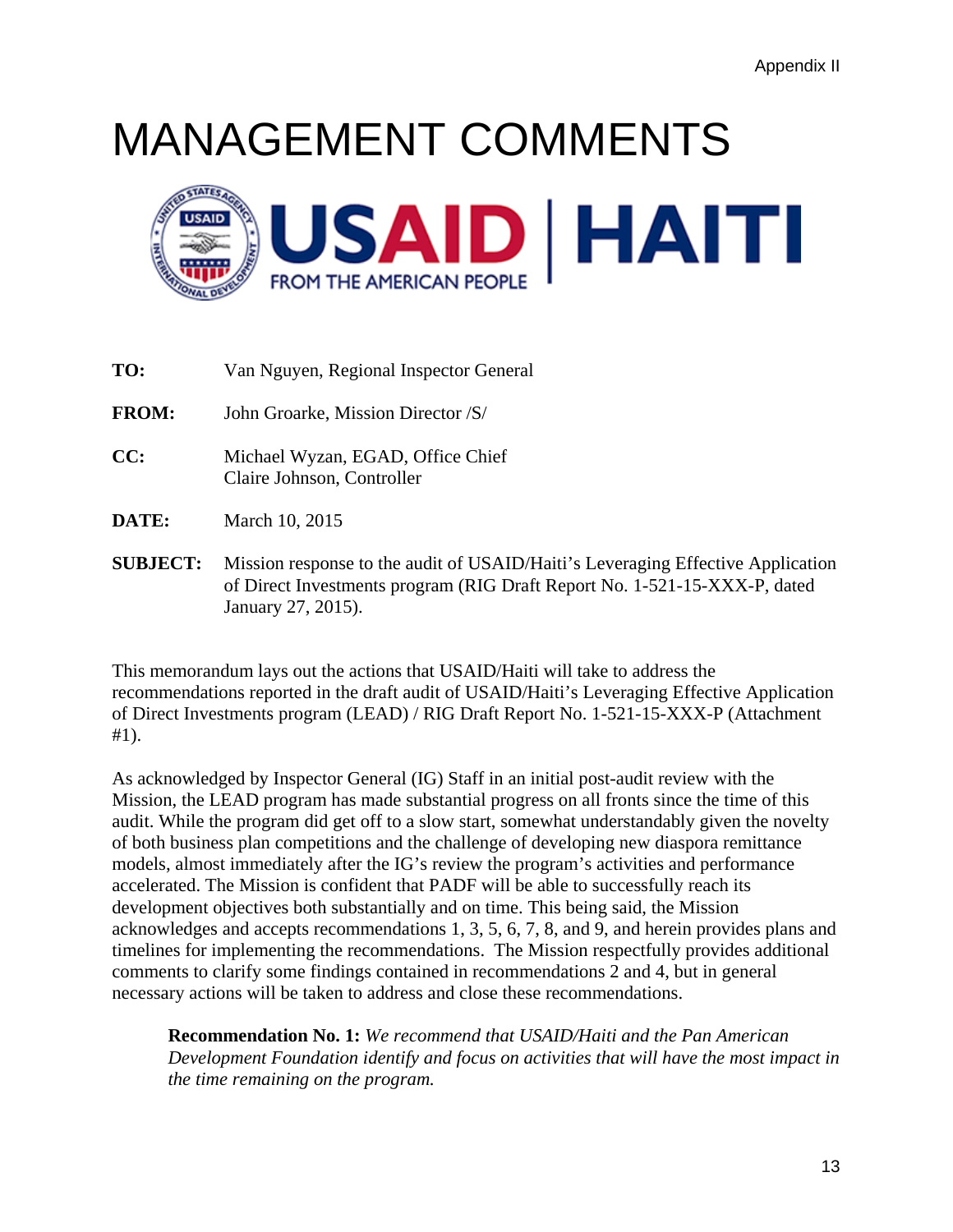#### **Mission Response**

The Mission will implement the following Plan of Action to address this recommendation.

#### **Plan of Action**

USAID is conscious of the delay in implementing the LEAD activities. We believe the activities planned in LEAD's FY 2015 work plan will sufficiently address this concern. PADF has committed itself to completing the business plan competition including allocation of all remaining balances of the grant funds. In addition, the FY 2015 Work Plan stipulates that the program will focus on providing technical assistance to all the applicants to the competition, both winners and losers, as a way to maximize the impact of the program (Attachment #2).

**Timeline for accomplishment:** LEAD's FY 2015 work plan was submitted and approved in December 2014. Implementation has started and will be an on-going action until the end of the agreement which is July 27, 2015.

**Recommendation No. 2:** *We recommend that USAID/Haiti determine the number of jobs the program can realistically generate given the available resources, and update its target accordingly.* 

#### **Mission Response**

The Mission will implement the following Plan of Action to address this recommendation.

#### **Plan of Action**

The Mission accepts that the definition of jobs was not sufficiently clear in the Request for Applications (RFA) leading to the LEAD Cooperative Agreement (CA) and that the RFA did not sufficiently address the topic of targets. However, by accepting the PADF proposal as received, along with PADF's subsequent supporting definitions of "new jobs created" to include direct jobs (created within the LEAD-funded enterprises) as well as indirect jobs (jobs created in relation to LEAD-funded enterprises), the Mission in effect accepted both the broad description of jobs created and resulting targets, in part because PADF made a convincing case that the jobs attributed to the project would not have been created in the absence of the program activities. To be consistent with the original definition, and with satisfaction that both direct and indirect jobs claimed would not have been otherwise created without program activities, the Mission feels the original target of 13,492 new jobs created is realistic and meaningful (Attachment #3).

**Recommendation No. 3:** *We recommend that USAID/Haiti conduct a performance evaluation of the program to determine program impact, and evaluate the potential for investments in small and medium-sized enterprises.* 

#### **Mission Response**

The Mission will implement the following Plan of Action to address this recommendation.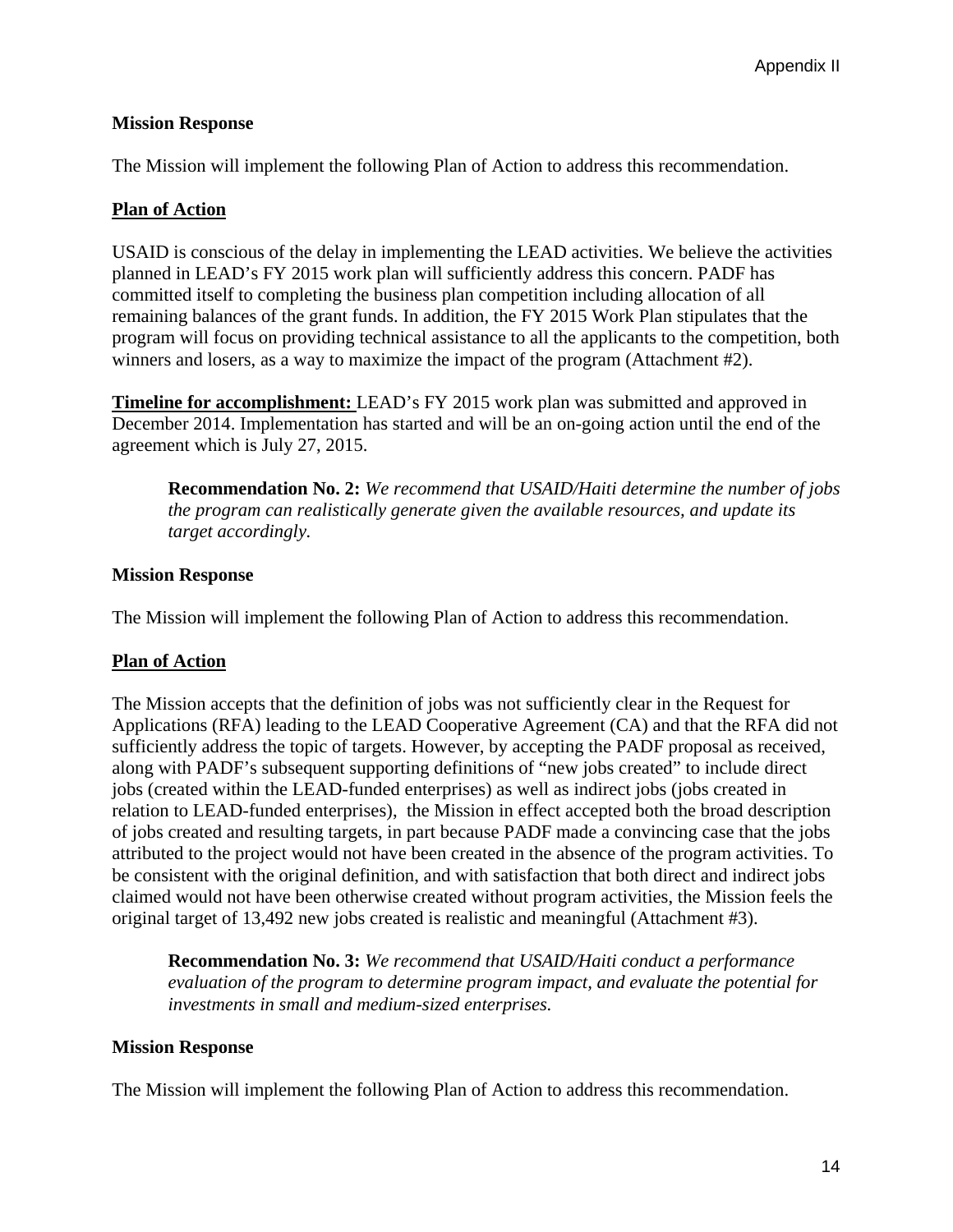#### **Plan of Action**

A performance evaluation of the LEAD program is in progress. The objective of the evaluation is to provide pertinent information to USAID and its partner on the overall impact of the LEAD project and will serve as a basis for considering whether or not an extension of the Cooperative Agreement can be granted to PADF, allowing them to improve the program effectiveness and sustainability through continuous technical assistance to USG-assisted small and medium enterprises (Attachment #4).

**Timeline for accomplishment:** The deadline for the completion of subject evaluation is May 31, 2015.

**Recommendation No. 4:** *We recommend that USAID/Haiti document outstanding issues noted in portfolio reviews, and implement a mechanism to resolve the problems at the program level.* 

#### **Mission Response**

The Mission will implement the following Plan of Action to address this recommendation.

#### **Plan of Action**

The portfolio review conducted in January 2012 documented that there were no accomplishments as of January 30, 2012. That was understandable given that the program was at the start-up stage. The same portfolio review also mentioned that the partner was preparing the official launch of the program, which was scheduled for February 29, 2012. Please note that the management issues related to changes in Key Personnel and the delay in submitting a decent M&E plan were addressed later during the implementation of the program through exchanges between the Chief of Party (COP) and the USAID's Agreement Officer's Representative (AOR) (Attachment #5).

**Recommendation No. 5:** *We recommend that USAID/Haiti evaluate the performance indicators, revise definitions to eliminate ambiguity, and document the results.* 

#### **Mission Response**

The Mission will implement the following Plan of Action to address this recommendation.

#### **Plan of Action**

PADF has been tracking "Number of New Jobs Created" as its key indicator since the beginning of the program, per the CA. However, in order to make the data collected by PADF more consistent with jobs data collected by other USAD-funded programs, PADF was asked to convert its job creation indicator to a measure of Full-Time Equivalent (FTEs). As documented in PADF's FY 2015 approved PMP given the many challenges associated with converting jobs to FTEs, PADF proposed to report job data using two indicators: 1) Number of additional jobs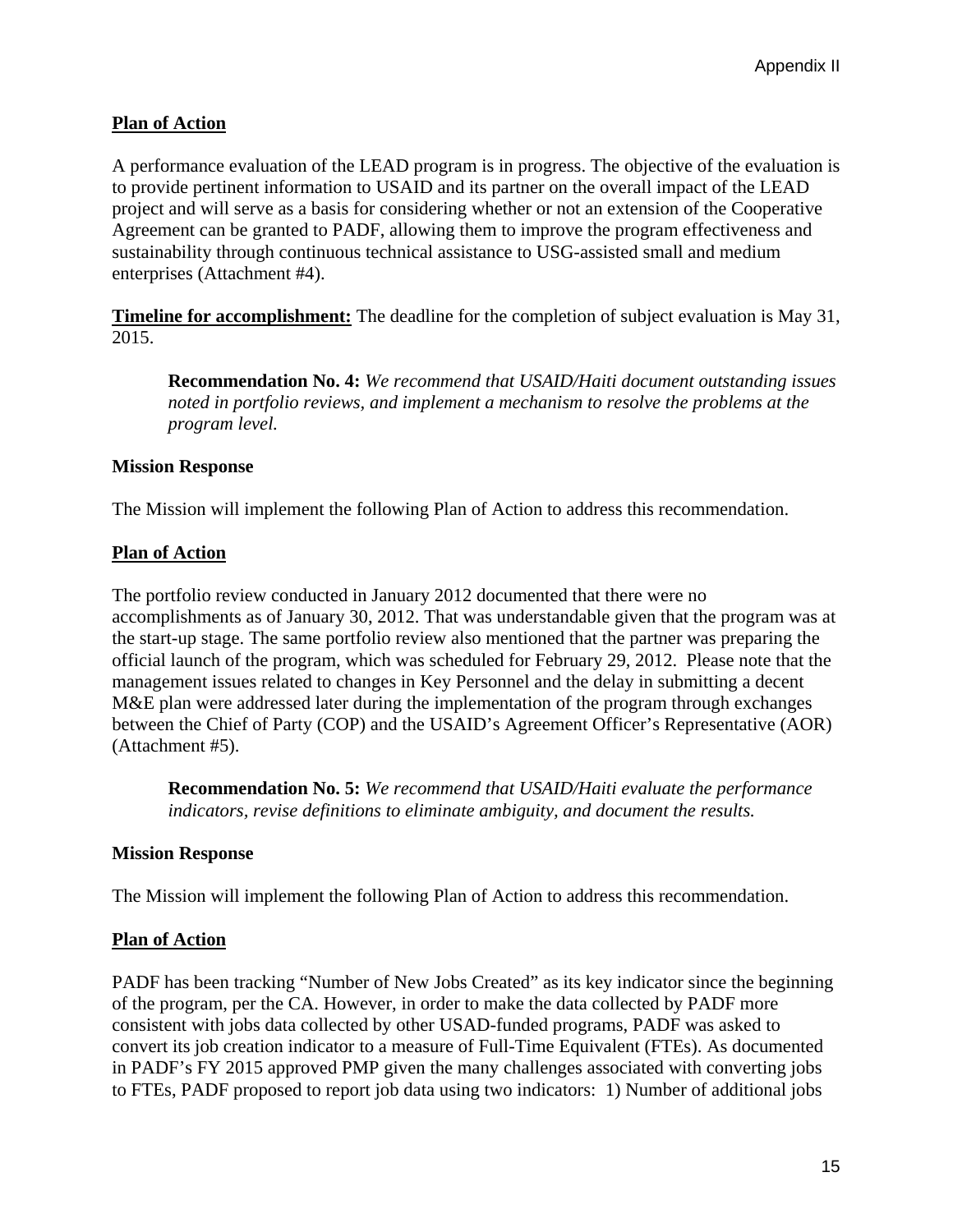measured by full time equivalent (FTEs) created, and 2) Number of additional persons employed. This would allow PADF to count jobs in two ways - within the strict FTE definition as well as a using a broader category of jobs created. The rationale and date collection methodology for both indicators is further and clearly defined in accompanying performance indicators reference sheets (PIRS). The Mission is satisfied with this approach.

As a result of this audit exercise as well as internal discussions on how to improve the Mission's Performance Management Plans (PMPs), we agree that differences among job definitions must be resolved. Therefore, the Mission agrees to: conduct an internal review of performance indicators including the definition of FTE; to revise definitions where needed for consistency and to eliminate the ambiguity; to document the results of this activity; and, to include these improved definitions as well as targets in future RFAs.

**Timeline for accomplishment:** The deadline to complete this evaluation is June 30, 2015.

**Recommendation No. 6:** *We recommend that USAID/Haiti and Pan American Development Foundation identify and document opportunities for engaging with the chambers of commerce in Cap-Haitian and St. Marc in providing business advisory services.* 

#### **Mission Response**

The Mission will implement the following Plan of Action to address this recommendation.

#### **Plan of Action**

During the fourth quarter of FY 2014, PADF/LEAD signed a MOU with the "Chambre Commerce, Industrie et Profession du Nord'Est" (CCIPNE). The goal of the partnership is to build the Chamber's capacity, to improve its sustainability by increasing membership and collecting dues, as well as organizing trainings for local entrepreneurs.

**Timeline for accomplishment:** Opportunities for engaging with the Chambers of Commerce in Cap-Haitian and St. Marc in providing business advisory services have been identified and documented in the FY 2015 work plan. Implementation has started and will be an on-going action until the end of the agreement as July 27, 2015.

**Recommendation No. 7:** *We recommend that USAID/Haiti and the Pan American Development Foundation develop strategies for diaspora engagement and incorporate activities under the remittances program.* 

#### **Mission Response**

The Mission will implement the following Plan of Action to address this recommendation.

#### **Plan of Action**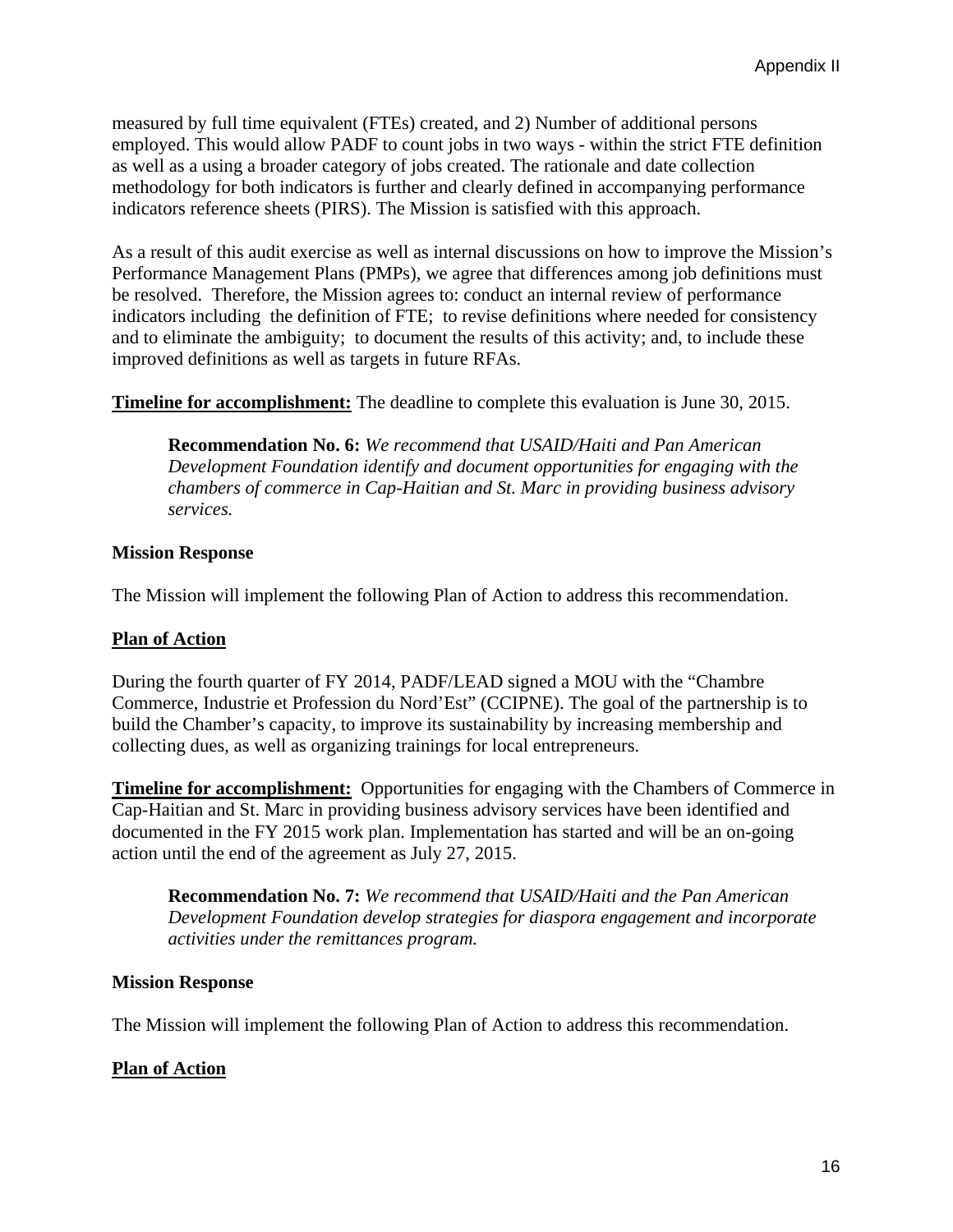PADF fully recognizes Diaspora engagement as a major component of its LEAD program. Diaspora outreach efforts had not started in earnest at the time of the audit, but have been substantially executed since that time including highly publicized and well-attended "road show" outreach events in the United States and completion of a major research survey and analysis regarding potential future diaspora investment.

LEAD's technical approach is centered on scaling up PADF's successful "Remittances for Development" methodology, which uses a competition and leveraging approach to stimulate Diaspora remittance support for priority community level development projects. The key partners to develop this component of LEAD are local community organizations, ZAFEN/FONKOZE, Diaspora organizations such as the Haitian Home Town Association Research Group (HHTARG). PADF allocated \$500,000 for this component of the LEAD program. \$182,000 has already been awarded to two Social Enterprises through our partner Yunus Social Business. The remaining \$318,000 will be used to leverage Diaspora philanthropy for development projects. An RFA was issued to solicit applications for the LEAD Social Development Fund has been advertised during the second quarter of FY 2015 with a closing date of February 7, 2015 (Attachment #6).

**Timeline for accomplishment:** Strategies for Diaspora engagement and incorporation of activities under the remittances program have been included in the FY 2015 Work Plan. Implementation has started and will be an on-going action until the end of the agreement which is July 27, 2015.

**Recommendation No. 8:** *We recommend that USAID/Haiti require the implementer to correct the deficiency in its system for tracking cost-sharing contributions.*

#### **Mission Response**

The Mission will implement the following Plan of Action to address this recommendation.

#### **Plan of Action**

Following the recommendation of a financial review performed by an independent Certified Public Accounting Firm, the Merové Pierre et Associés, in May 2014, PADF has developed a tracking system to capture the cost-sharing contributions during the remaining period of the Cooperative Agreement (Attachment #7).

**Timeline for accomplishment:**Action already completed as of December 31, 2014.

**Recommendation No. 9:** *We recommend that USAID/Haiti require the implementer to catch up on its cost- share contributions so that it meets its full cost share by the project's end.* 

#### **Mission Response**

The Mission will implement the following Plan of Action to address this recommendation.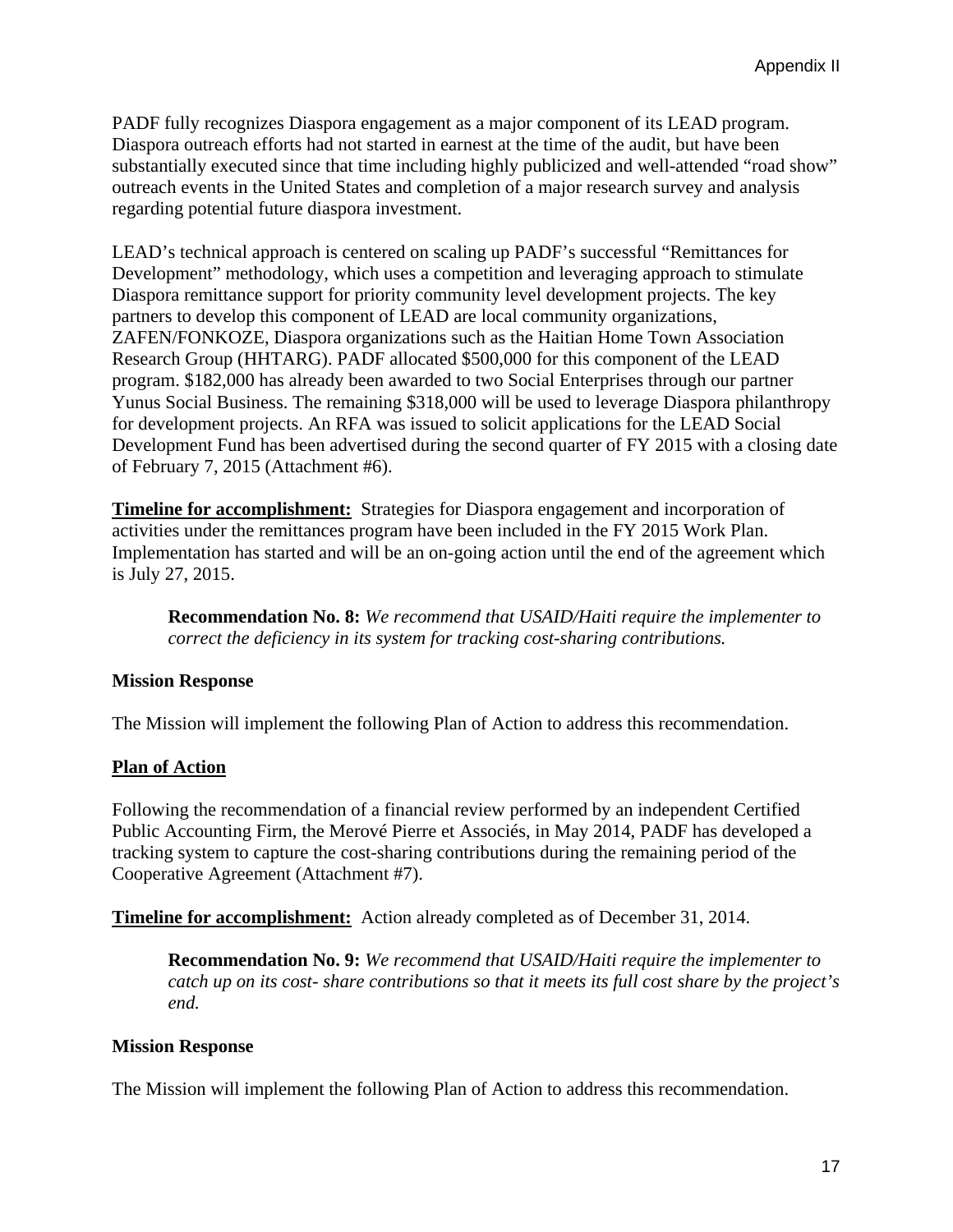### **Plan of Action**

As of December 30, 2014, PADF had collected \$820,826 and according to the projections they are confident that they will collect the remaining amount of the cost-share contribution by July 27, 2015(Attachment #7). We believe this recommendation is being addressed.

**Timeline for accomplishment:** PADF will continue to use its tracking system to capture the cost-share contribution until the end of the Agreement which is July 27, 2015.